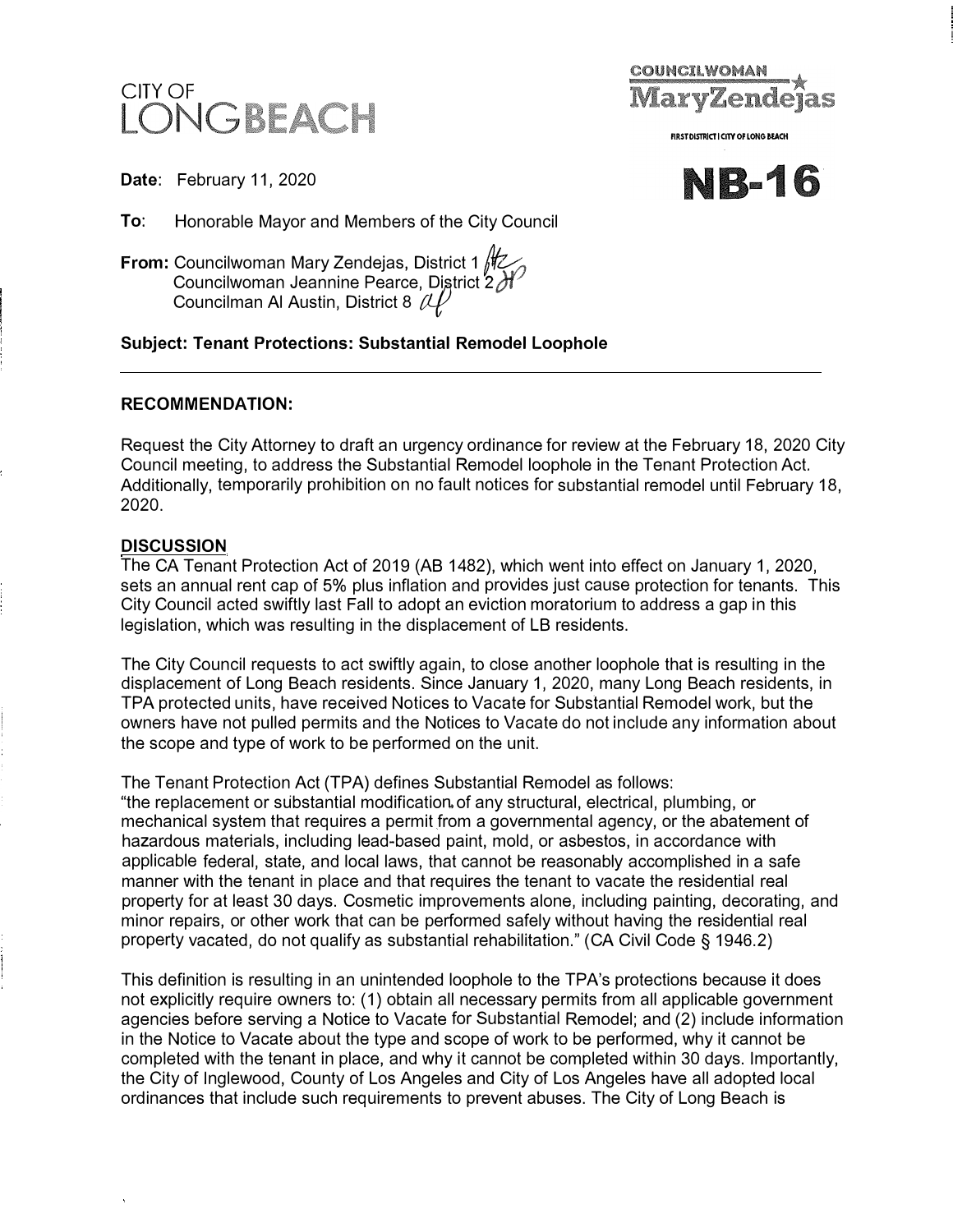committed to protecting its residents and a simple, local fix with the two requirements above can address these issues.

#### **FISCAL IMPACT**

No Financial Management review was able to be conducted due to the urgency and time sensitivity of this item.

# **STATEMENT OF URGENCY**

Due to the immediate need and urgent nature of this item, we request that the City Attorney draft an urgency ordinance for review at the February 18, 2020 City Council meeting.